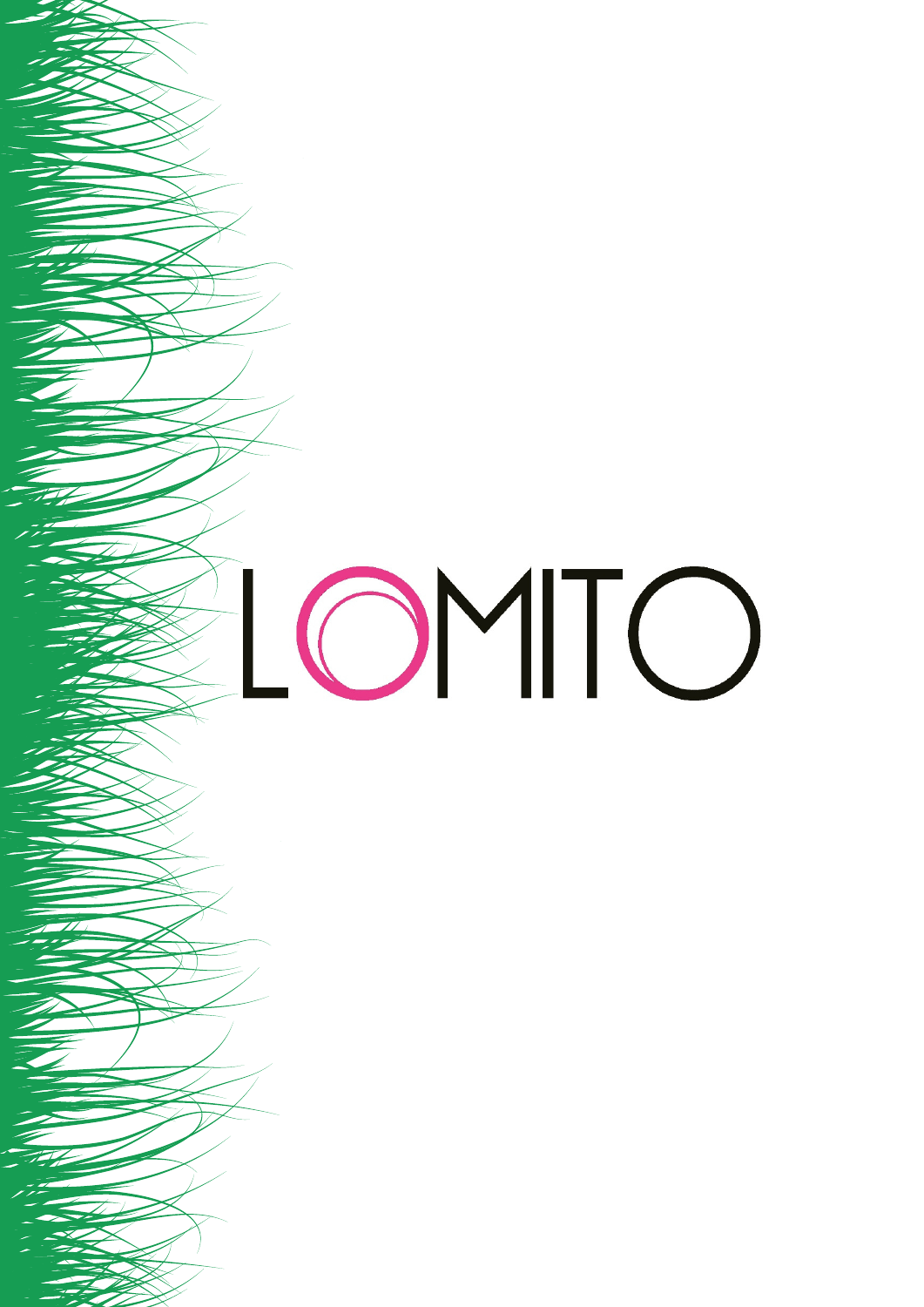## HOUSE COCKTAILS

Argentine 75 Gin, Hesperidina, Sparkling Wine

L'Amor Vodka, Passion Fruit, Strawberry

Brisa de Verano Raspberry Vodka, Cucumber, Apple & Cranberry Juice

Strawberry & Ginger Martini Sailor Jerry Rum, Strawberry, Ginger, Egg White

The Hakka Vanilla Vodka, Sake, Coconut & Lychee

Burnt Breakfast Martini Gin, Vanilla Vodka, Grapefruit & Orange Marmalade, Egg White

Cucumber Cooler Hendricks Gin, Lychee, Rose, Elderflower, Violets

Butterscotch Martini Vanilla Vodka, Butterscotch, Lemon, Egg White

Tequila Blush Tequila Reposado, Blueberries, Blackberries, Ginger, Lime

Pear Mule Vodka. Pear & Lemongrass Syrup, Lime, Ginger Beer

Mon Cheri Cazcabel, Creme de Cassis, Chambord, Cinnamon, Smoke

Sealed With A Kiss Spiced Rum, Pink Grapefruit, Apricot Brandy, Agave, Passionfruit

Beefy Bloody Mary Vodka, Horseradish, Beef Consommé, Seasoning

ALLERGEN LIST AVAILABLE FOR ALL COCKTAILS

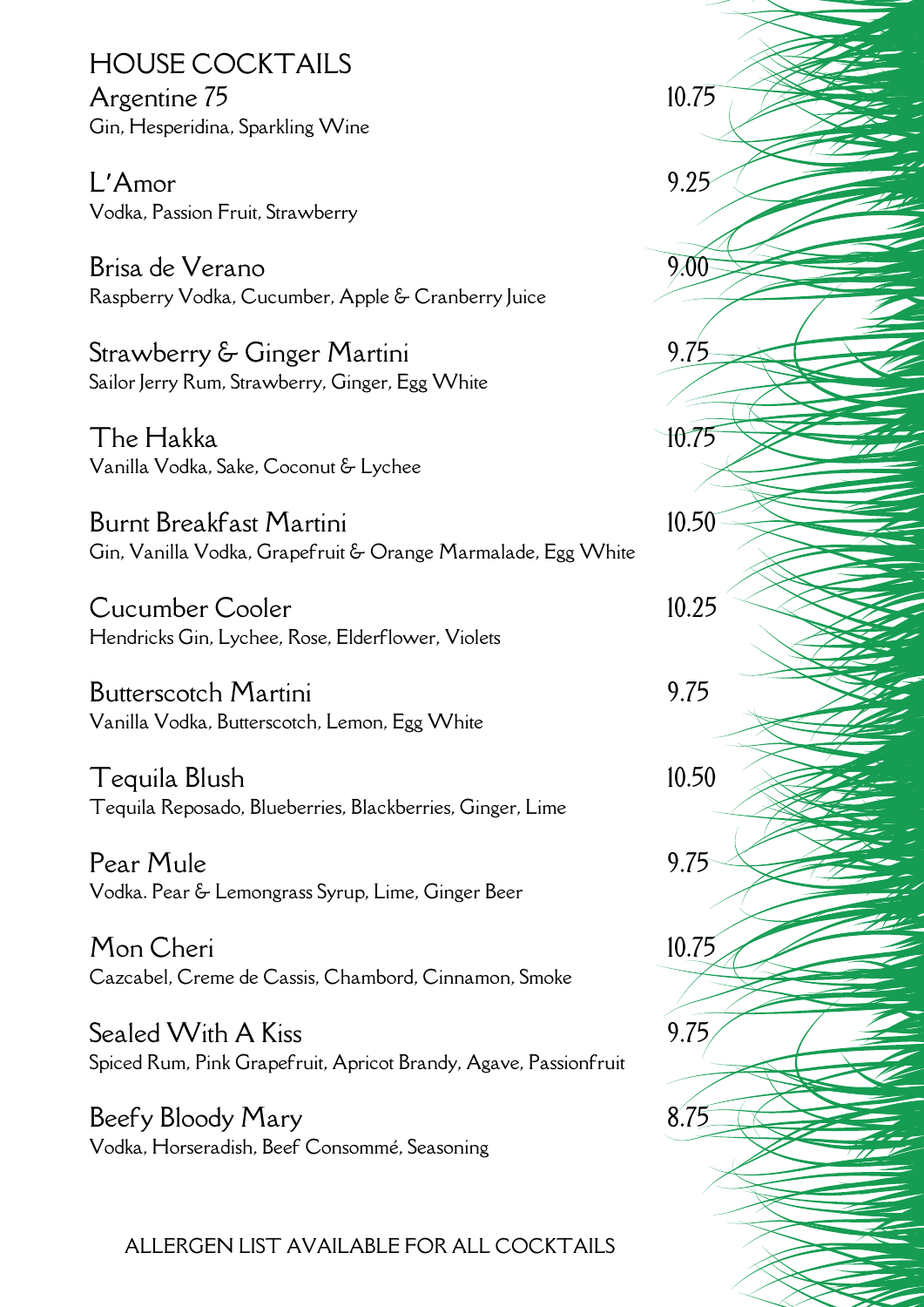| <b>SPARKLING COCKTAILS</b>                                        |       |
|-------------------------------------------------------------------|-------|
| Mango & Passion Fruit Bellini                                     | 10.25 |
| Mango & Passion Fruit Puree                                       |       |
| Argentine 75                                                      | 10.75 |
| Gin, Hesperidina, Lemon                                           |       |
| Kir Royale                                                        | 10.25 |
| Crème de Cassis                                                   |       |
| <b>CLASSIC COCKTAILS</b>                                          |       |
|                                                                   | 9.50  |
| $M$ ojito<br><u>Havana-Club Rum, Fresh Lime, Mint &amp; Sugar</u> |       |
| Caipirinha                                                        | 9.50  |
| Cachaca, Fresh Lime & Sugar                                       |       |
| Cosmopolitan                                                      | 9.75  |
| <del>Vodka, Cr</del> anberry Juice, Lime, Cointreau               |       |
| Margarita                                                         | 9.75  |
| Tequila, Fresh Lime, Triple Sec, Salt Rim                         |       |
| Mango Colada                                                      | 10.25 |
| Sàilor Jerry Rum, Coconut Liquer, Pineapple Juice, Cream          |       |
| Classic Martini                                                   | 9.75  |
| Gín/Vodka, Dry Vermouth, Olive/Twist<br>Negroni                   | 9.50  |
| Gin, Vermouth Rosso, Campari                                      |       |
| Mai Tai                                                           | 9.75  |
| Gold & Dark Rum, Apricot Brandy, Orgeat, Pineapple Juice          |       |
| Pornstar Martini                                                  | 9.50  |
| Vodka, Passoa, Passionfruit, Sparkling Chaser                     |       |
| Pisco Sour                                                        | 10.25 |
| Pisco, Lemon, Egg White, Angostura Bitters                        |       |
| Old Fashioned                                                     | 9.75  |
| Bourbon, Angostura Bitters, Sugar Cube                            |       |
|                                                                   |       |
| <b>PROHIBITION COCKTAILS</b>                                      |       |
| Apple Mojito                                                      | 5.75  |
| Lime, Mint, Sugar, Apple Juice                                    |       |
| Virgin Colada<br>Pineapple Juice, Coconut, Cream                  | 5.75  |
| Summer Breeze                                                     |       |
| Cucumber, Strawberry, Apple & Elderflower, Soda                   | 5.75  |
| $\mathcal W$ irgin Hakka                                          |       |
| Coconut, Lychee, Cream, Pineapple & Orange Juice                  | 5.75  |
|                                                                   |       |

## ALLERGEN LIST AVAILABLE FOR ALL COCKTAILS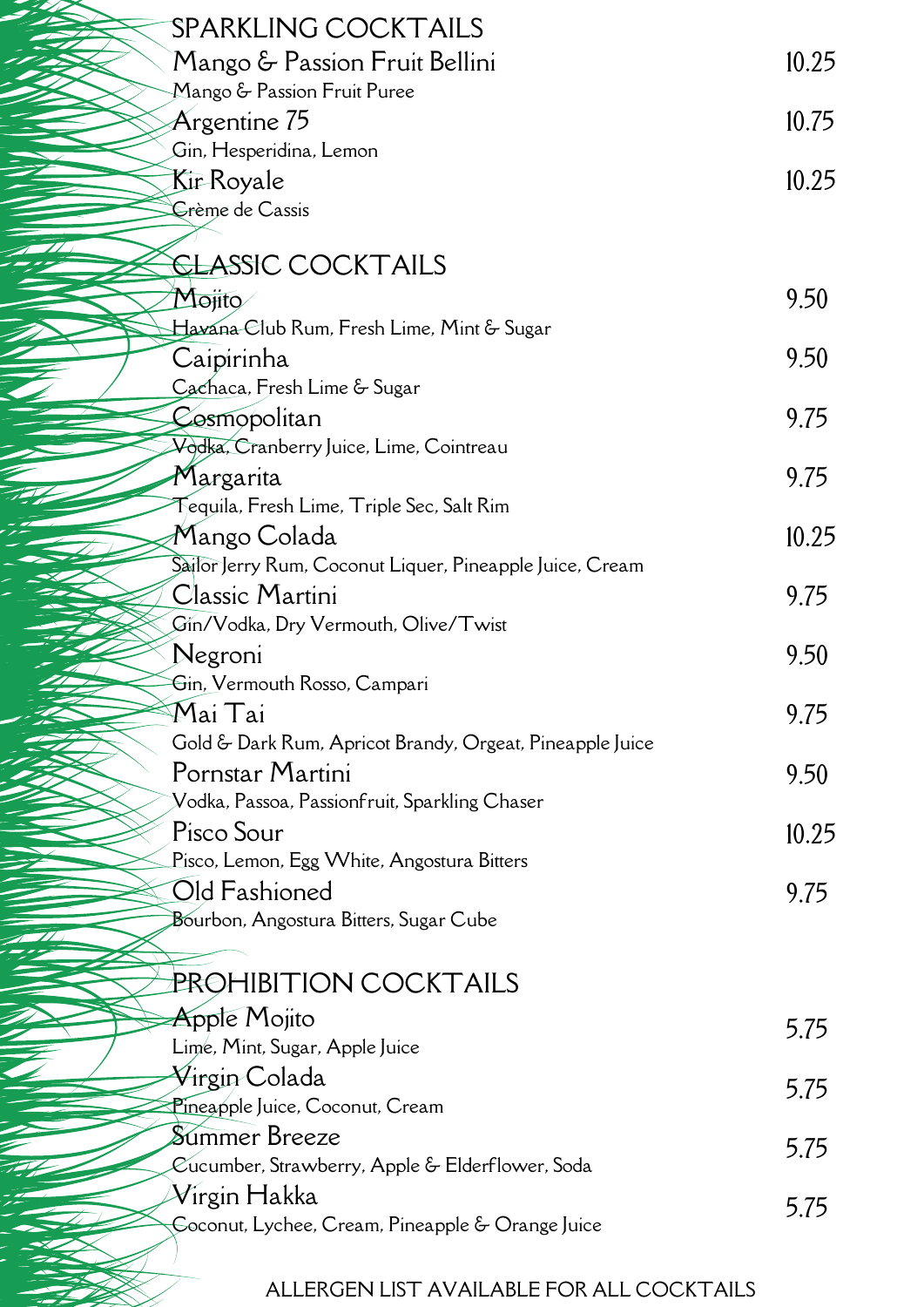| <b>BEER &amp; CIDER</b><br>Quilmes (4.9%)<br>Peroni (5.1%)<br>Punk IPA (5.6%)<br>Nanny State (0.5%)<br>Vagabond Gluten Free (5.6%)<br>Reveller Cider (4.5%)<br>CHAMPAGNE & SPARKLING WINES<br>Ca'Del Console Prosecco<br>Glera (Veneto, Italy)<br>El Relator<br>Malbec (Uco Valley, Argentina)<br>Veuve Clicquot<br>Chardonnay, Pinot Noir, Pinot Meunier (Champagne, France)<br>Laurent Perrier Cuvée Rosé | 5.00<br>4.75<br>5.50<br>5.00<br>5.50<br>6.50<br>37.50/8.75<br>43.75/10.50<br>72.50<br>90.00 |
|-------------------------------------------------------------------------------------------------------------------------------------------------------------------------------------------------------------------------------------------------------------------------------------------------------------------------------------------------------------------------------------------------------------|---------------------------------------------------------------------------------------------|
| Chardonnay, Pinot Noir, Pinot Meunier (Champagne, France)                                                                                                                                                                                                                                                                                                                                                   |                                                                                             |
| <b>WHITE WINES &amp; ROSE</b><br>Finca La Colonia                                                                                                                                                                                                                                                                                                                                                           | 24.50/5.95                                                                                  |
| Sauvignon Blanc 2021<br>Lorca Fantasia<br>Torrontes 2020                                                                                                                                                                                                                                                                                                                                                    | 27.00/6.50                                                                                  |
| Finca Las Nubes<br>Torrontes 2021                                                                                                                                                                                                                                                                                                                                                                           | 33.00                                                                                       |
| Tapiz<br>Chardonnay 2021                                                                                                                                                                                                                                                                                                                                                                                    | 33.50                                                                                       |
| Tapiz<br>Sauvignon Blanc 2021                                                                                                                                                                                                                                                                                                                                                                               | 34.50                                                                                       |
| Crios<br>Malbec Rose 2021                                                                                                                                                                                                                                                                                                                                                                                   | 34.5078.25                                                                                  |
| Pulenta<br>Pinot Gris 2021                                                                                                                                                                                                                                                                                                                                                                                  | 35.00                                                                                       |
| Vicentin<br>Blanc de Malbec 2019                                                                                                                                                                                                                                                                                                                                                                            | 39.75/9.25                                                                                  |

Wines and Champagne prices stated as per bottle or 175ml. 125ml & 250ml available. Vintages subject to change due to limited production of some of our wine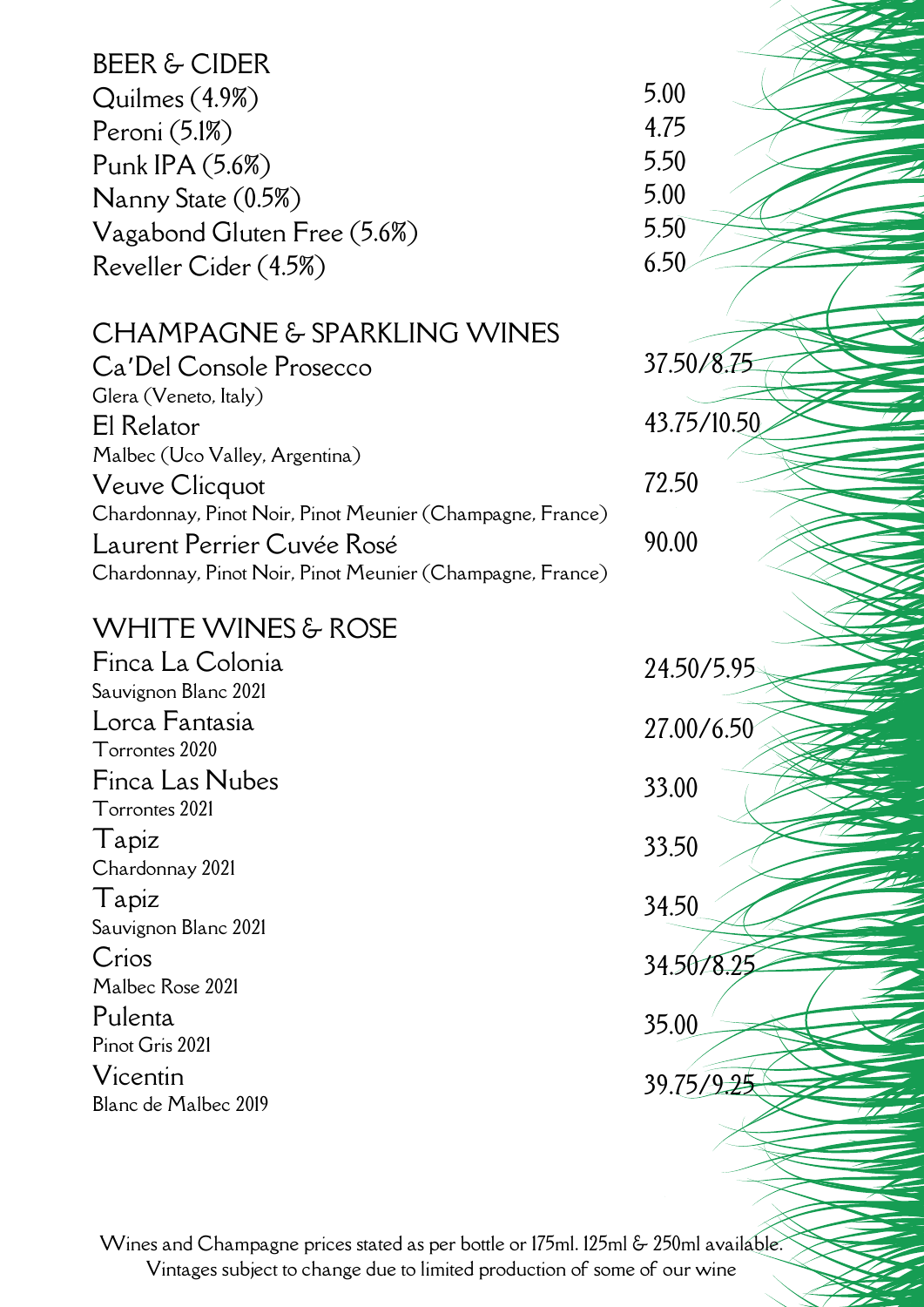RED WINES

| Punta de Vacas<br>Malbec 2020                            | 24.50/5.95  |
|----------------------------------------------------------|-------------|
| San Telmo                                                | 26.75/6.75  |
| Syrah/Malbec 2019                                        |             |
| _orca<br>Malbec 2020                                     | 28.75/6.95  |
| U Turn                                                   | 32.50       |
| Aneellotta 2019                                          |             |
| Vista Flores Malbrontes<br>Malbec/Torrontes 2020         | 35.00       |
| <b><i><u>Lrumpeter</u></i></b>                           | 37.00       |
| Cabernet Sauvignon 2019                                  |             |
| Trumpeter                                                | 38.50/8.75  |
| Pinot Noir 2020                                          |             |
| Pulenta La Flor<br>Malbec 2019                           | 41.00       |
| Pulenta La Flor                                          | 44.50       |
| Cabernet Sauvignon 2020                                  |             |
| Primogenito                                              | 47.50       |
| Merlot 2016                                              |             |
| Relator                                                  | 50.50       |
| Malbec/Tempranillo 2017                                  |             |
| Norton Altura                                            | 56.75       |
| Gabernet Franc 2017                                      |             |
| Rutini                                                   | 58.75       |
| Malbec 2018                                              |             |
| Norton Privada                                           | 59.75/14.50 |
| Malbec, Merlot, Cabernet Sauvignon 2018<br>Norton Altura |             |
| Malbec 2019                                              | 66.00       |
| <del>Púl</del> enta Gran Corte                           | 95.75       |
| Malbec, Cabernet Sauvignon, Petit Verdot, Tannat 2018    |             |
| Nieolas Catena Zapata                                    | 165.00      |
| Cabernet Sauvignon, Malbec 2016                          |             |

Wines and Champagne prices stated as per bottle or 175ml. 125ml & 250ml available. Vintages subject to change due to limited production of some of our wine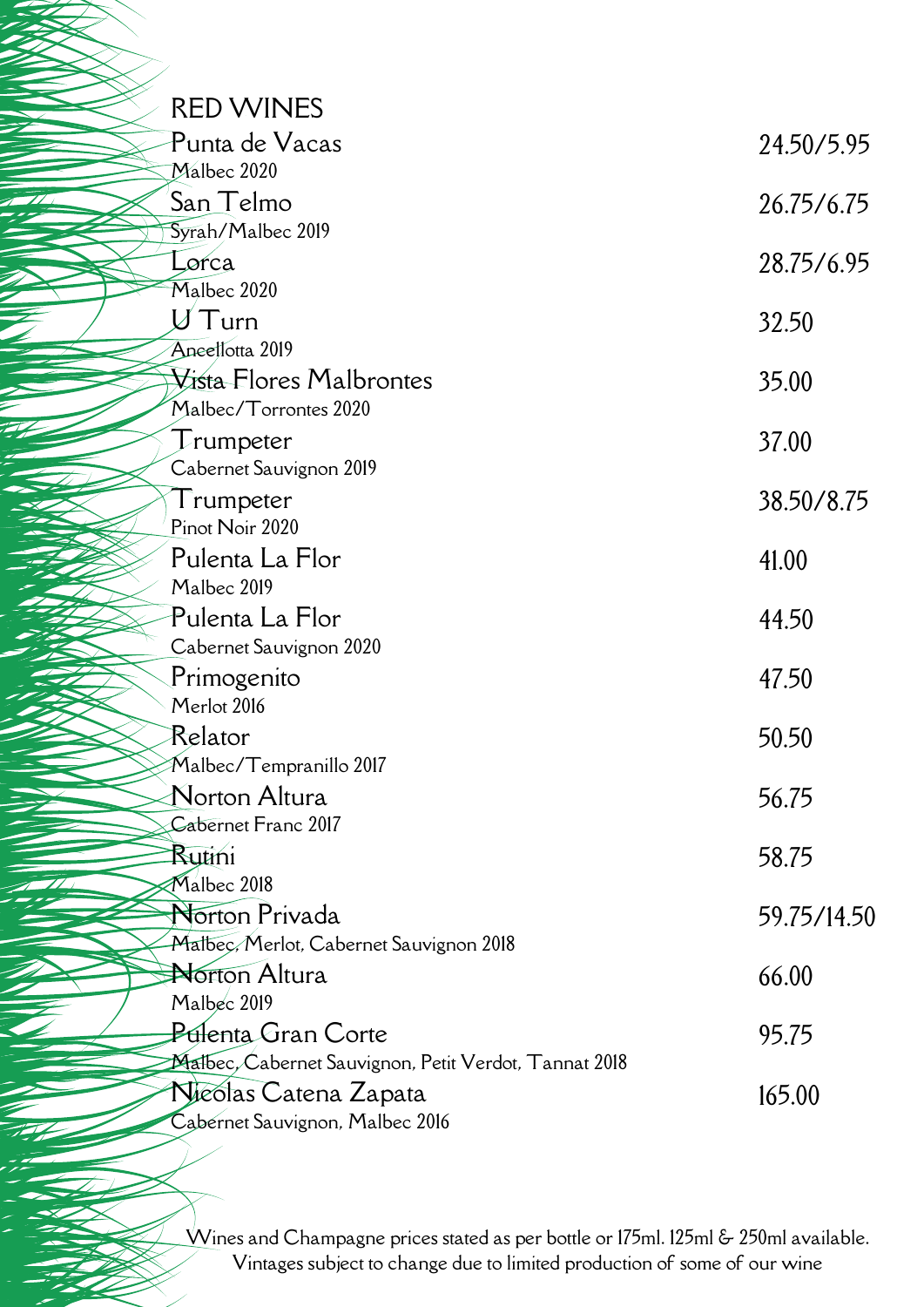VODKAS 25ml/50ml Absolut 4.50/7.50 Stolichnaya 4.50/7.50 Black Cow 6.50/10.75 Chase 7.00/12.00 Grey Goose 7.50/12.50

TEQUILAS 25ml/50ml Jose Cuervo Reposado 5.00/8.25 Herradura Reposado 7.75/13.00 Patron Anejo 8.50/14.25

Bombay Sapphire 5.25/8.50 Jinzu 7.00/12.00 Gordons Pink 5.50/9.00 Monkey 47 7.25/12.25 Plymouth 5.50/9.00 Gin Mare 7.25/12.25 Sipsmith 6.00/10.00 Tanqueray 10 7.50/12.50 Hendricks 6.25/10.00 Apostoles 8.50/14.25

GINS 25ml/50ml 25ml/50ml

## RUMS 25ml/50ml Havana Club 3yr 4.50/7.50 Captain Morgan 4.50/7.50 Sailor Jerry 4.50/7.50 Havana Club 7yr 5.50/9.25 Matusalem Classico 5.50/9.25

WHISKEYS 25ml/50ml Black Grouse 4.50/7.50 Jack Daniels 5.00/8.25 Makers Mark 5.50/9.25  $\lambda$  Jamesons 5.50/9.25 Johnny Walker Black Label 5.50/9.25 Amrut Fusion 6.00/10.00 Macallan 10yr 7.25/12.25 Laphroig 6.50/10.75 Oban 14yr 7.50/12.50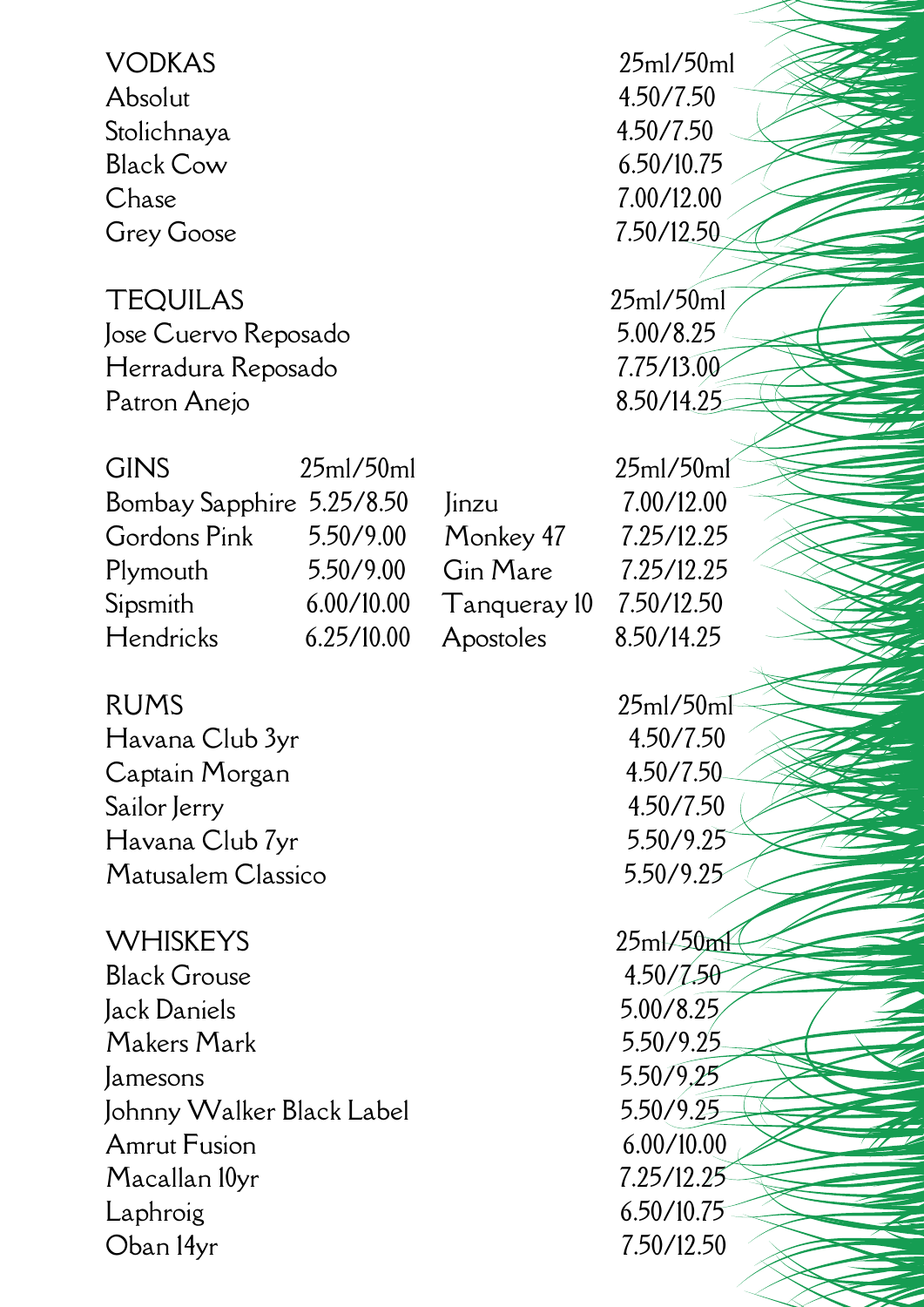| <b>COGNACS</b>   | 25ml/50ml   |
|------------------|-------------|
| Courvoisier VSOP | 7.00/12.00  |
| Hennessy XO      | 14.50/26.00 |
|                  |             |
|                  |             |
| <b>LIQUERS</b>   | 25ml/50ml   |
| Grand Marnier    | 4.25/7.00   |
| Cointreau        | 3.75/6.50   |
| Tia Maria        | 3.75/6.50   |
| Kahlua           | 3.75/6.50   |
| Disaronno        | 3.75/6.50   |
| lagermeister     | 3.75/6.50   |
| <b>Baileys</b>   | 3.75/6.50   |
| Southern Comfort | 4.25/7.00   |
|                  |             |

| $\Box$ PORTS & AFTER DINNER DRINKS       |            |
|------------------------------------------|------------|
| Malamado (50ml Port Style Malbec)        | 5.00       |
| $\neg$ Taylor's LBV Port (50ml)          | 5.75       |
| Taylor's 20 YO $(50ml)$                  | 9 9 5      |
| $\sim$ Tardio Dessert Wine (50ml/Bottle) | 6.00/50.00 |
| $\measuredangle$ Aniapa Malbec Grappa    | 5.50/10.00 |
|                                          |            |

| AFTER DINNER COCKTAILS                             |      |
|----------------------------------------------------|------|
| Grasshopper                                        | 8.25 |
| Crème de Cacao, Crème de Menthe, Cream             |      |
| White Russian                                      | 8.25 |
| Vodka. Kahlua, Cream                               |      |
| Espresso Martini                                   | 8.25 |
| Vodka, Crème de Cacao, Kahlua, Espresso            |      |
| <del>Aara</del> thon                               | 8.25 |
| Kahlua, Baileys, Frangelico, Crème de Cacao, Cream |      |

ALLERGEN LIST AVAILABLE FOR ALL COCKTAILS